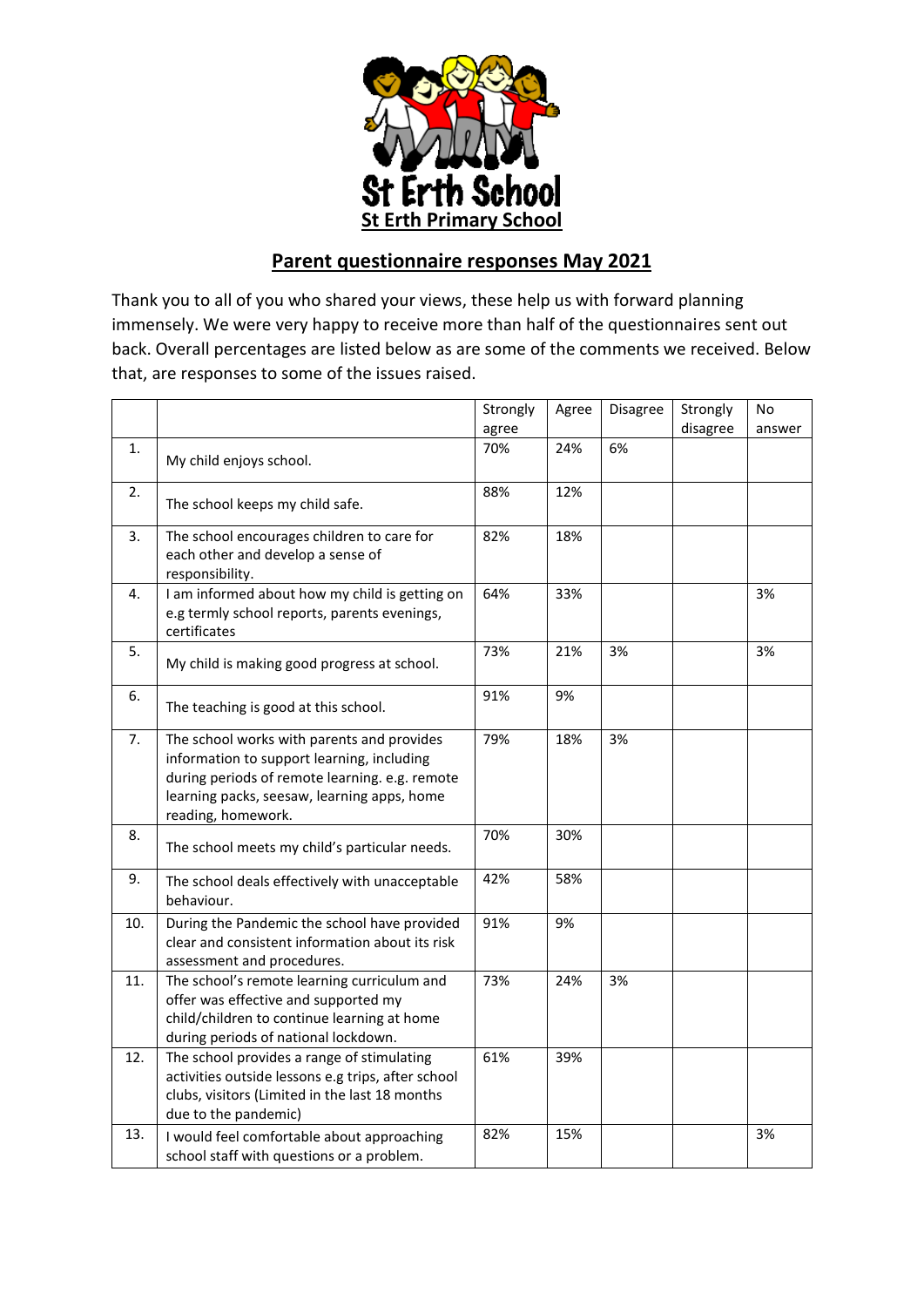

| 14. | I know some school governors and would feel<br>comfortable approaching them with questions. | 39% | 21% | 24% | 15% |
|-----|---------------------------------------------------------------------------------------------|-----|-----|-----|-----|
| 15. | The school is well led and managed effectively.                                             | 85% | 15% |     |     |
| 16. | Overall, I am happy with my child's experience<br>at this school.                           | 88% | 12% |     |     |

| Positive comments         | 'Can't praise the school enough, nurturing and caring whilst wanting the best              |
|---------------------------|--------------------------------------------------------------------------------------------|
|                           | academically, for my girls.'                                                               |
|                           | 'is very happy at school.'                                                                 |
|                           | 'I am extremely grateful for everything you have done for myself and both boys             |
|                           | during these testing times.'                                                               |
|                           | 'We are very happy with 's progress. The staff in Treen have been very                     |
|                           | supportive during this difficult period.'                                                  |
|                           | 'I really like the fact that a teacher is at the gates every morning. On the               |
|                           | occasions my child is not feeling 100%, having teacher support at the gate is              |
|                           | really useful.'                                                                            |
|                           | 'Moving my children to St Erth was the best decision we ever made. They are so             |
|                           | happy and there is something they want to share with us about their day,                   |
|                           | everyday.'                                                                                 |
| <b>Issues raised</b>      |                                                                                            |
| Question 14               | 39% did not agree with this statement.                                                     |
| I know some school        | Members of the governing body can be found on our website and contacted                    |
| governors and would       | directly through the school office or via email. The governors are an integral             |
| feel comfortable          | part of the schools operations and support the school in setting its strategic             |
| approaching them with     | direction and raising standards. Over the coming weeks we will share their                 |
| questions.                | information from the website on the school's newsletter to raise awareness.                |
| Comment                   | Lockdowns, and recovery from these, have disrupted school operations since                 |
| 'It would be good (and    | March 2020. As a result the school has not been able to report to parents on a             |
| this would most likely    | formal basis as regularly as we normally would. There will be the opportunity              |
| happen anyway) to have    | for all parents to catch up on their child's progress before the end of the                |
| a catch up on how they    | summer term. Annual reports will be sent home in the week beginning July 5 <sup>th</sup> . |
| are getting along after   | Following this there will be an open classroom session for each class, where               |
| this second lockdown at   | parents can view their children's work with them and staff and have a chance to            |
| some time before next     | catch up on any issues.                                                                    |
| year starts.'             |                                                                                            |
| Comment                   | Teachers worked extremely hard throughout lockdown to provide detail on how                |
| 'I would like to see more | to support pupils in their work and what tasks required parents to do. Much of             |
| detail on how to support  | the homework set subsequently requires similar levels of support for pupils. If            |
| my child with             | parents are having a specific difficulty or would like more clarity on a certain           |
| homework.'                | activity, or need help engaging children in the work, please approach us for               |
|                           | support, we are more than happy to help. Where an activity requires further                |
|                           | explanation teachers will share this via seesaw or in printed form.                        |
| Comment                   | As we are sure parents understand or extra-curricular offer has been                       |
| 'I would like to see more | significantly impacted by the pandemic and our requirement to meet safety                  |
| range of after school     | guidance set by central government. This resulted in their being no after school           |
| clubs and trips.'         | clubs for more than 12 months. We are acutely aware of how limited our pupil's             |
|                           | lives have been over the past year and are opening up opportunity as soon as               |
|                           | we are able to. When clubs restarted at the beginning of the summer term, we               |